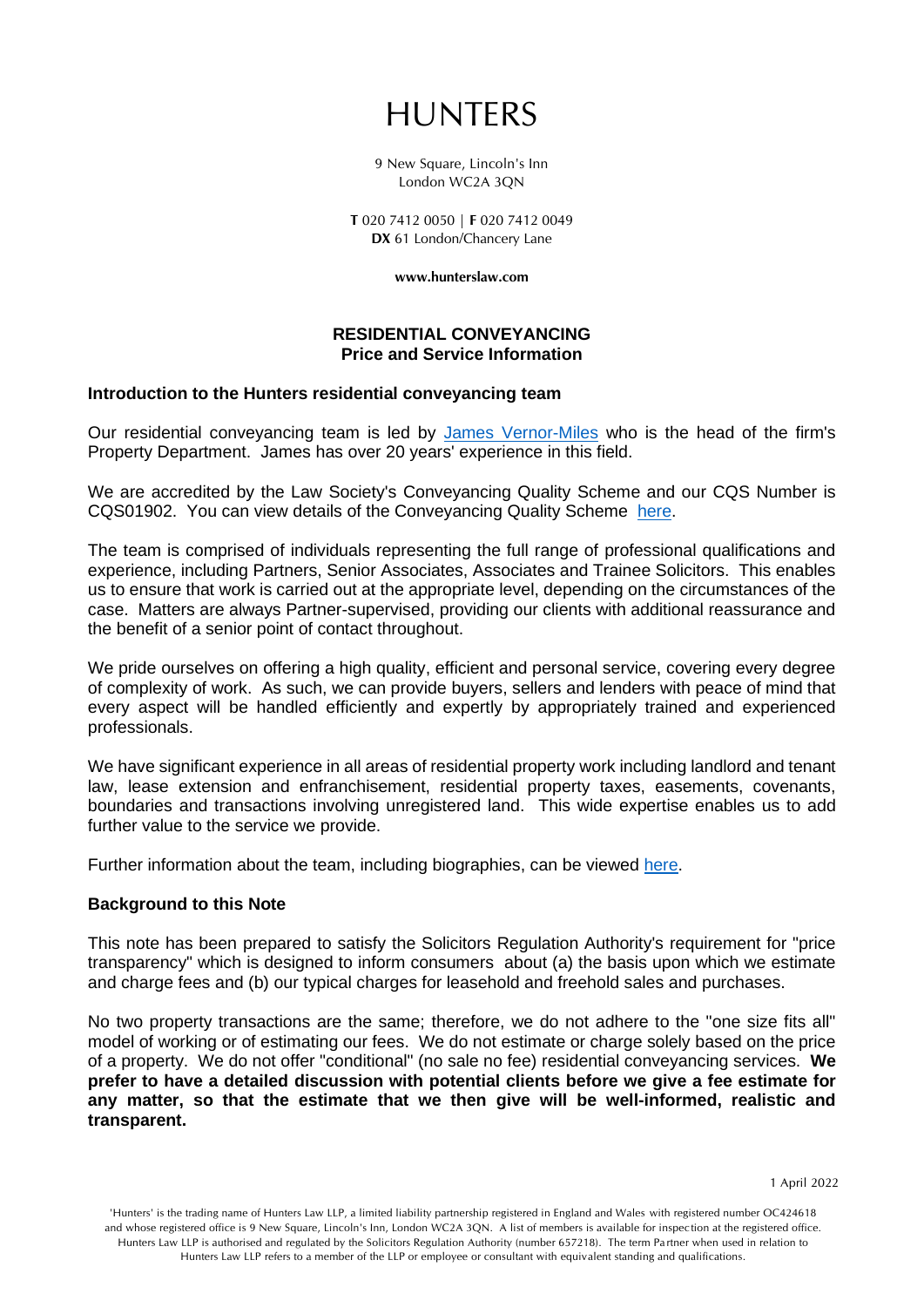The following facts and figures are therefore provided for the purpose of complying with the SRA's Transparency Rules. They are not fixed estimates and we reserve the right to increase or decrease any estimate once we have discussed a particular matter with you.

## **Basis of charging in residential conveyancing matters**

In dealing with residential conveyancing matters, we will charge what is fair and reasonable in all the circumstances taking into account various factors, but principally the time spent on the matter. These charges will be subject to VAT where appropriate. The current rate of VAT is 20%.

Any disbursements relating to the work will also be payable. Disbursements are costs related to the matter which we pay on behalf of our clients. We will usually ask you to send us funds on account before we incur the cost of disbursements on your behalf.

At the outset of a matter we will give you a clear estimate of the time that we expect a matter to take, and the fees that we expect to charge. We will normally express our estimate as "not less than £x and not more than £y". This is because, after our initial discussion of the transaction with you, we will have a well-informed idea of the time that we are going to *have* to spend and the fees we are therefore *certain* to charge; but you should also allow and budget for the possibility that we will spend *more* time and charge *more* fees because unforeseen issues- may arise. We reserve the right to increase our estimate by the upper level of our original estimate if the matter turns out to be more complex and time-consuming than envisaged.

We will inform you as soon as we become aware that our estimate may have to be revised.

We stress again that we always prefer to spend a reasonable amount of time discussing a matter (a sale, a purchase or a re-mortgage) with you before we give you a fee estimate. This means that the estimate that we give you at the outset will be well-informed, transparent and realistic. This is in your interests and ours.

Our team's current standard hourly rates for residential conveyancing are as follows (exclusive of VAT):

| <b>Partners</b>             | £400 - £450                     |
|-----------------------------|---------------------------------|
| Consultants                 | £415 - £415                     |
| <b>Senior Associates</b>    | £315                            |
| Associates                  | £260 - £290                     |
| <i>*</i> Trainee Solicitors | £170 *Not qualified solicitors. |

These rates may be increased depending on the complexity and the circumstances of the transaction.

## **Timescales**

The speed of a sale or purchase (or re-mortgage) of a residential property is affected by numerous factors including the co-operation of the other parties and their advisers, the preparation of a comprehensive pre-sale bundle (or lack of one), the state of a market, and related transactions in a "chain". We have completed sales and purchases within a 48-hour time period; and we have maintained sale and purchase files for over 12 months. We will be able to give you a realistic timescale for the completion of your matter once we have discussed it with you.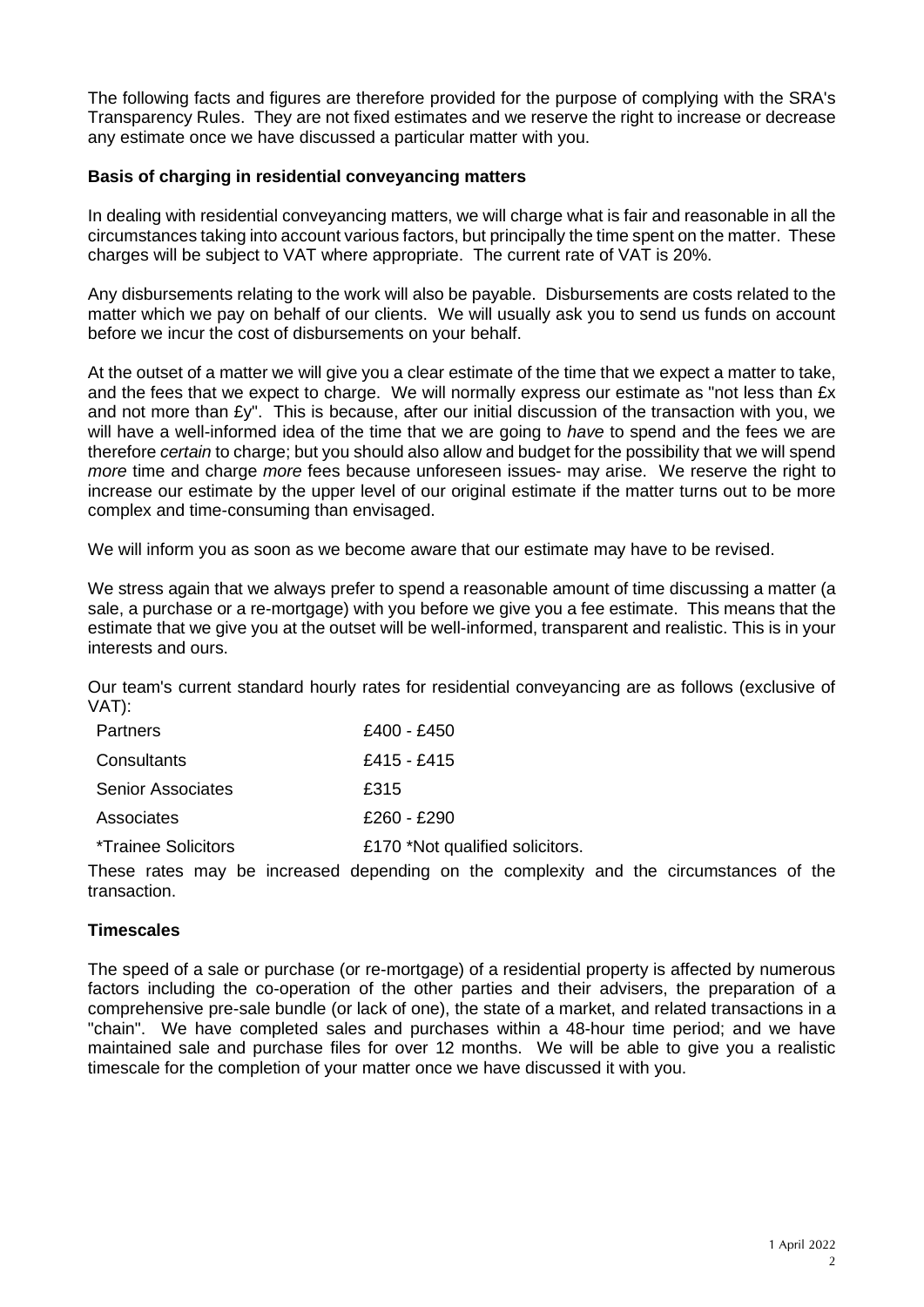# **Sale of a freehold residential property**

## Fees

Our fee estimate will be based upon the time that we think we are likely to spend on the matter and will cover all of the work required to complete the sale of your property.

The total cost of carrying out a residential freehold sale will depend on the individual circumstances of the matter. For example, there may be a need for seniority due to the complexity of the property, the value of the property, or any risk or urgency in the matter. We stress that we prefer to discuss a matter with you well in advance, before giving you a firm and transparent estimate.

As a general guide, we have found in practice that dealing with a straightforward UK residential freehold property sale *typically* leads to an overall charge falling within a range of 0.5% - 2.0% of the value of the property, plus VAT. However, we would not normally accept instructions to act in such a matter where the minimum fee was to be less than £1,750 plus VAT and disbursements.

Our fee estimate assumes that:

- this is a standard transaction and that no unforeseen matters arise including for example, a defect in title which needs to be remedied prior to completion, or the preparation of additional documents ancillary to the main transaction;
- title is registered and you are resident and domiciled in the UK;
- the transaction is concluded in a timely manner and no unforeseen complications arise;
- all parties to the transaction are co-operative and there is no unreasonable delay from the parties providing documentation;
- no indemnity policies are required. Additional disbursements may apply if indemnity policies are required;
- the property is not sold at auction or by sub-sale;
- it is not a probate or Trustees' sale.

If the transaction falls outside these standard parameters, then our fee estimate is likely to be higher than the range indicated above.

#### **Disbursements**

On a freehold sale your disbursements will include:

- CHAPS transfer fees we suggest allowing for two CHAPS transfer fees and VAT (total £48.00)
- HM Land Registry official copies you should allow up to £50.00 for HM Land Registry official copies.

## Tax

You will have to seek separate advice (our private client department can assist you) on the taxes that may apply to you on your sale.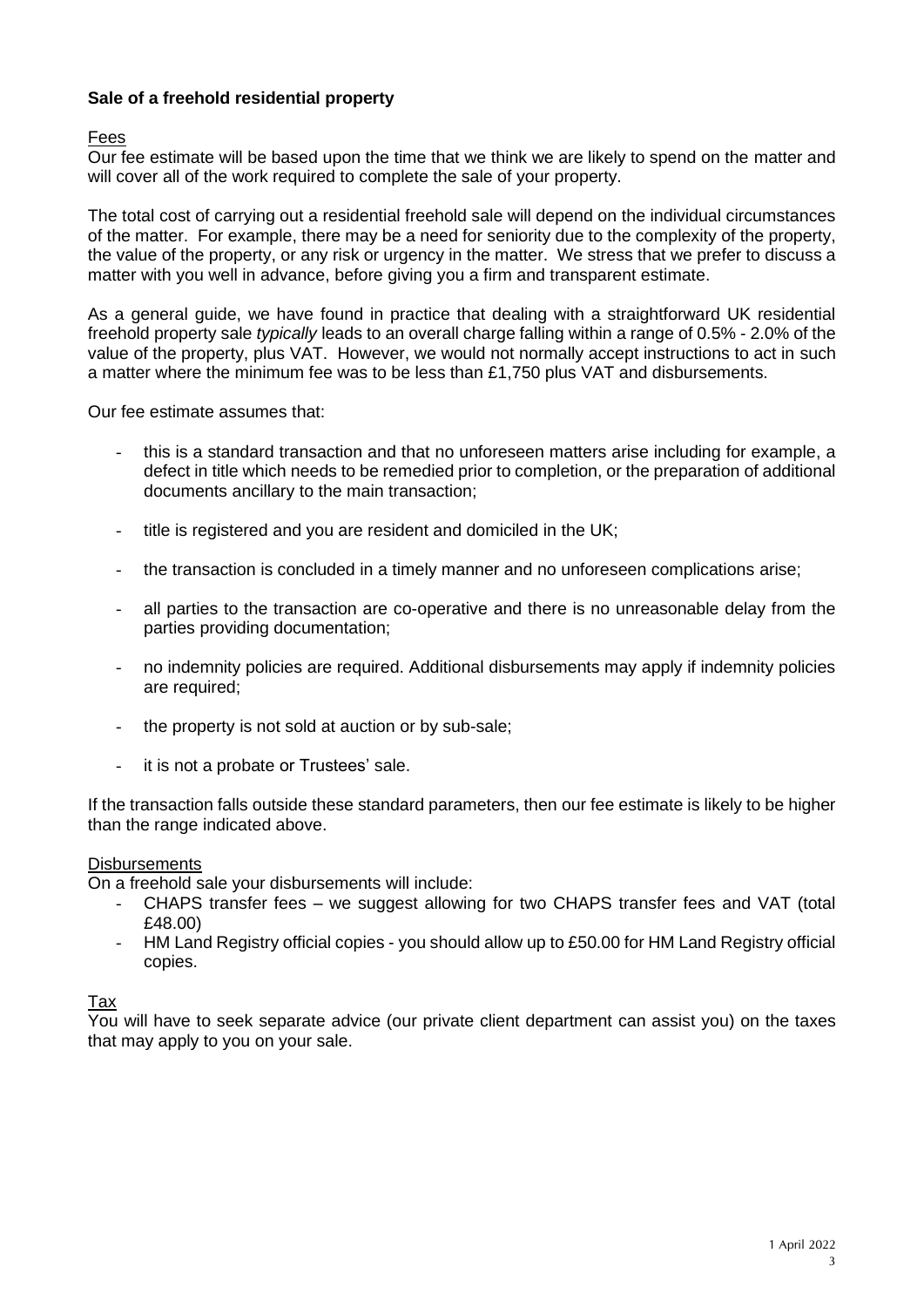# **Purchase of a freehold residential property**

# Fees

Our fee estimate will be based upon the time that we think we are likely to spend on the matter, and will cover all of the work required to complete the purchase of your new home, including dealing with registration at the Land Registry and - the payment of Stamp Duty Land Tax (Stamp Duty) if the property is in England, or Land Transaction Tax (Land Tax) if the property is in Wales. Our fee estimate will also cover acting for your mortgage lender if they instruct us.

The total cost of carrying out a residential freehold purchase will depend on the individual circumstances of the matter. For example, there may be a need for seniority due to the complexity of the property or any risk or urgency in the matter. We stress that we prefer to discuss a matter with you well in advance before giving you a firm and transparent estimate.

As a general guide, we have found in practice that the amount of time required to be spent by us in dealing with a straightforward UK residential freehold property purchase *typically* leads to an overall charge falling within the range of 0.5% - 1.5% of the purchase price, plus VAT. However, we would not normally accept instructions to act in such a matter where the minimum fee was to be less than £2,500 plus VAT and disbursements.

Our fee estimate assumes that:

- this is a standard transaction and that no unforeseen matters arise including for example, a defect in title which requires remedying prior to exchange or completion, or the preparation of additional documents ancillary to the main transaction;
- title is registered to, and you are a UK resident and domiciled individual;
- the transaction is concluded in a timely manner and no unforeseen complications arise;
- all parties to the transaction are co-operative and there is no unreasonable delay from the parties providing documentation;
- no indemnity policies are required. Additional disbursements may apply if indemnity policies are required;
- the property was not / will not be bought at auction or by sub-sale;
- you do not require a bespoke declaration of trust or co-ownership agreement;
- the property is not being sold as part of a "matrimonial" process or following an order of the court;
- your mortgage lender does not appoint a separate firm of solicitors to act on their behalf.

If the transaction falls outside these standard parameters, then our fee estimate is likely to be higher than the range indicated above.

#### **Disbursements**

On a freehold purchase your disbursements will include:

- Search fees we suggest allowing up to £600 plus VAT for these. The quantity (and cost) of searches that we undertake will vary depending on the location and type of the property.
- Land Registry Registration fees these can vary from £45 to £1,105 depending on the value of the property involved and whether or not a first registration or a transfer of part is involved.
- CHAPS transfer fees we suggest allowing for two CHAPS transfer fees and VAT (total £48.00).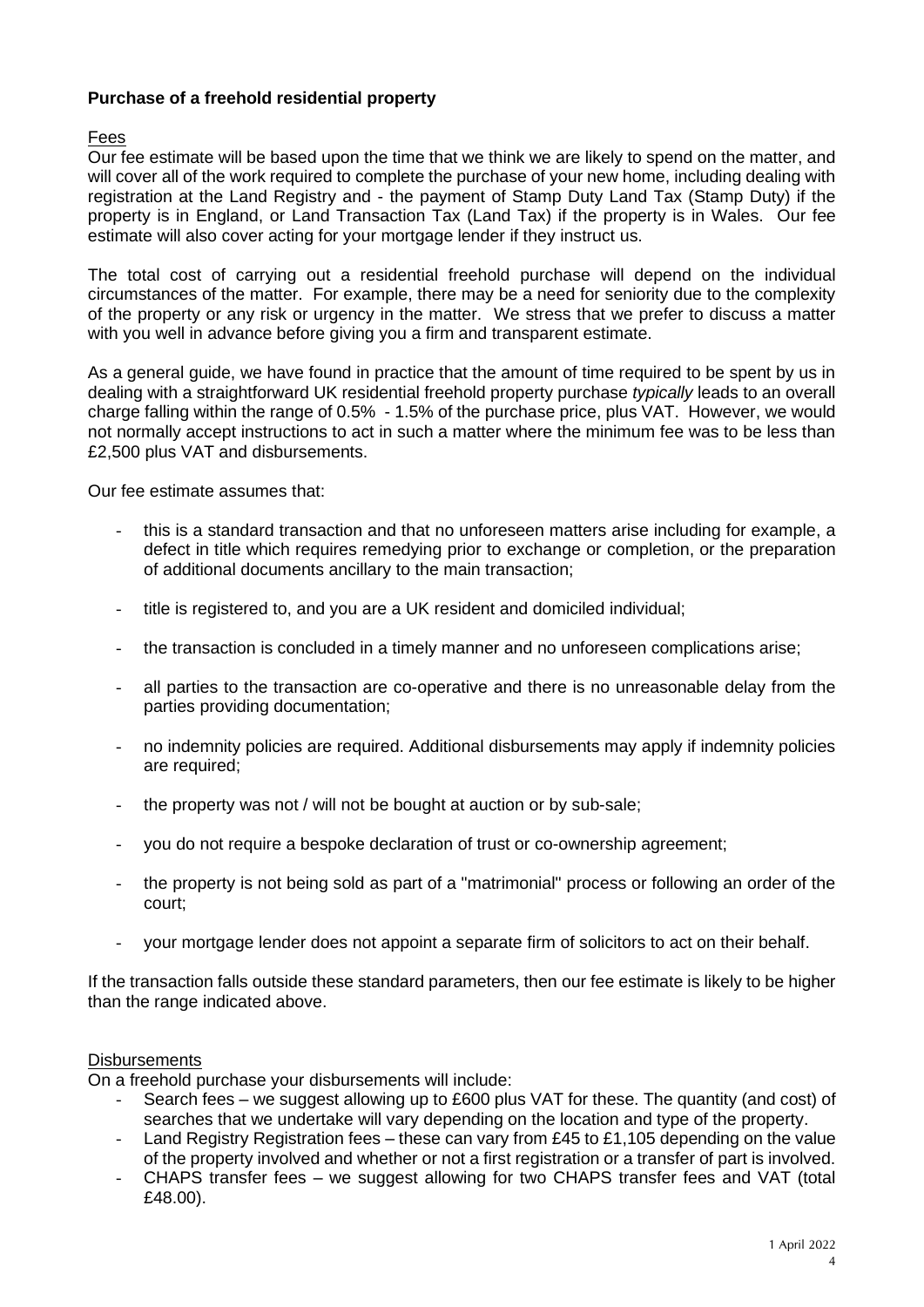# Tax

We will of course advise you on the basic amount of Stamp Duty Land Tax (or Land Transaction Tax if the property you wish to buy is in Wales) that you will have to pay. You will have to seek separate advice (our private client department can assist you) on other taxes or reliefs that may apply to you on your purchase.

You will find a useful tax calculator here: <https://www.tax.service.gov.uk/calculate-stamp-duty-land-tax/#/intro>

Our fee estimate will not include the time and costs (including counsel's fees) involved in advising you upon reliefs and exemptions from Stamp Duty Land Tax (or Land Transaction Tax).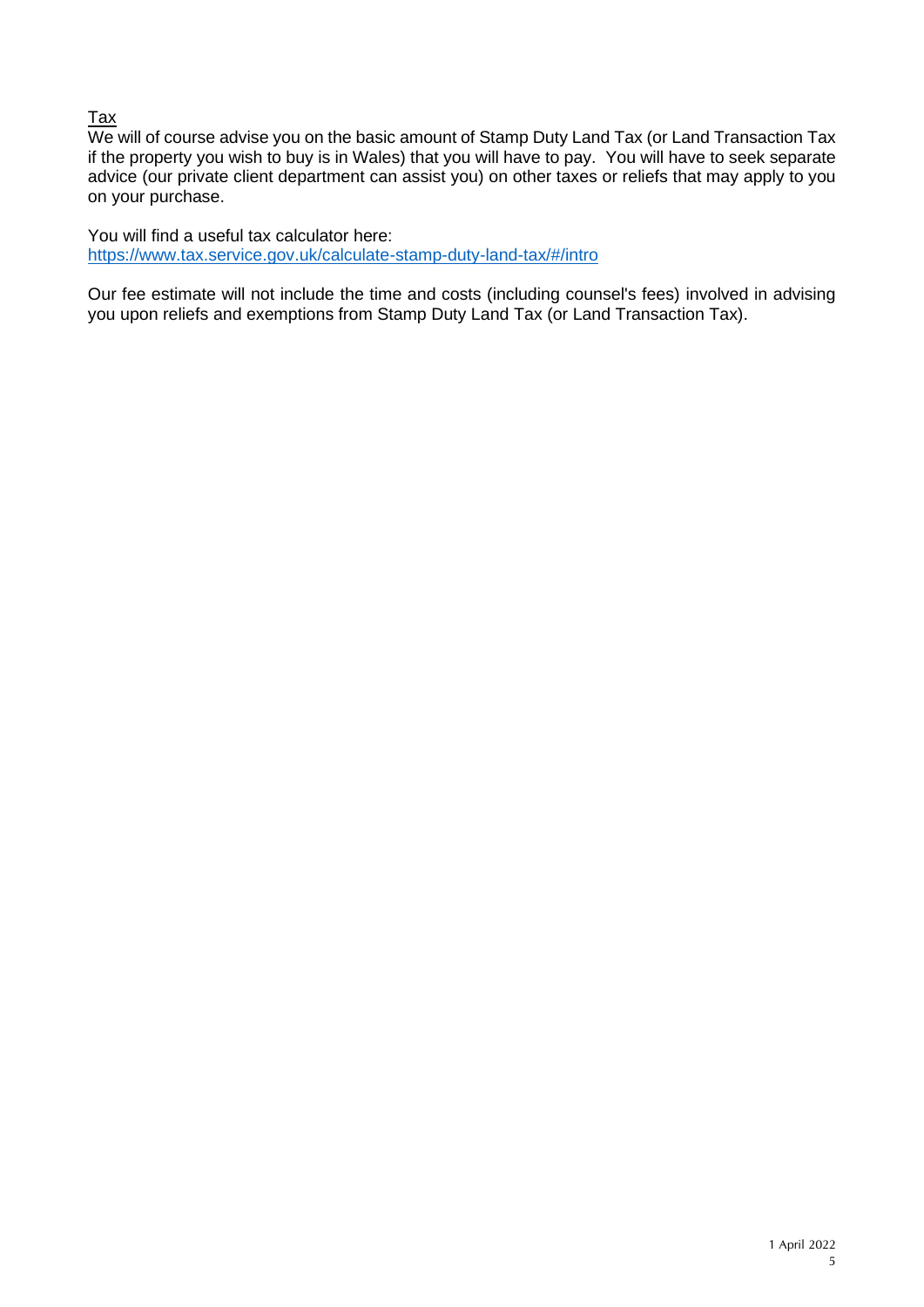# **Sale of a leasehold residential property**

## Fees

Our fee estimate will be based upon the time that we think we are likely to spend on the matter and will cover all of the work required to complete the sale of your property.

The total cost of carrying out a residential leasehold sale will depend on the individual circumstances of the matter. For example, there may be a need for seniority due to the complexity of the property, the value of the property, or any risk or urgency in the matter. We stress that we prefer to discuss a matter with you well in advance before giving you a firm and transparent estimate.

As a general guide, we have found in practice that dealing with a straightforward UK residential leasehold property sale *typically* leads to an overall charge falling within the range of 0.5% - 2.0% of the sale price, plus VAT. We would not normally accept instructions to act in such a matter where the minimum fee was to be less than £2,000 plus VAT and disbursements.

Our fee estimate assumes that:

- this is a standard transaction and that no unforeseen matters arise including for example
	- o a defect in title which needs to be remedied prior to completion or
	- $\circ$  the preparation of additional documents ancillary to the main transaction such as
		- a deed of variation of lease
		- a lease extension or acquisition of the freehold (statutory or negotiated)
		- a licence for alterations:
- title is registered and you are resident and domiciled in the UK;
- the transaction is concluded in a timely manner and no unforeseen complications arise;
- all parties to the transaction are co-operative and there is no unreasonable delay from the parties providing documentation;
- your landlord(s) and management company(ies) is / are co-operative and there is no unreasonable delay in their providing documentation;
- no indemnity policies are required. Additional disbursements may apply if indemnity policies are required;
- the property is not sold at auction or by sub-sale;
- the transaction is not a "probate sale" or a Trustees' sale

If the transaction falls outside these standard parameters, then our fee estimate is likely to be higher than the range indicated above.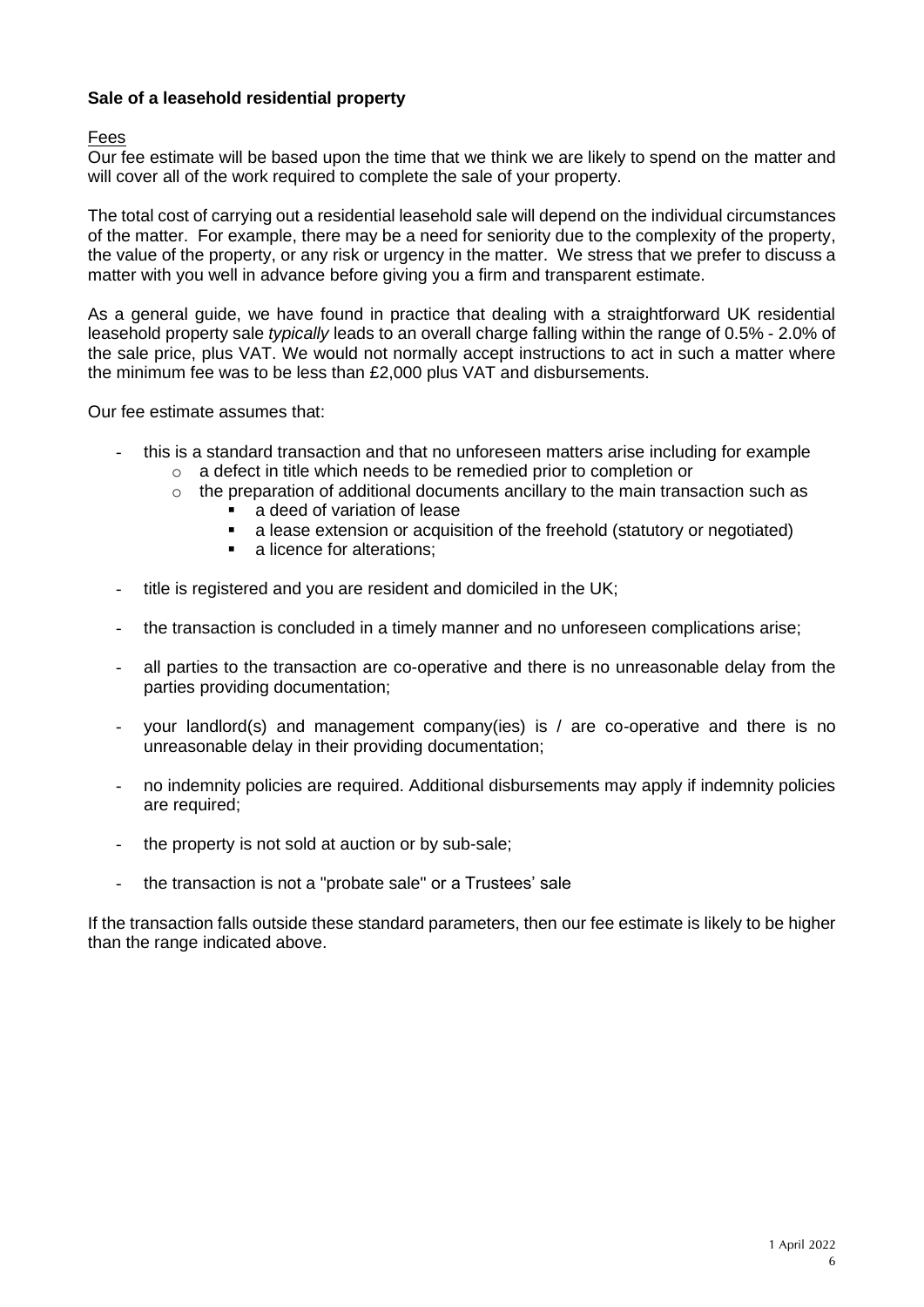## **Disbursements**

On a leasehold sale your disbursements will include:

- CHAPS transfer fees we suggest allowing for two CHAPS transfer fees and VAT (total £48.00)
- HM Land Registry official copies you should allow up to £50.00 for HM Land Registry official copies.
- Management pack from your landlord or managing agent these amounts vary widely depending on the management arrangements for the block and the managing agency or landlord involved. We have seen fees as low as £250 plus VAT and we have seen them as high as £1,000 plus VAT.
- If your lease requires licence to assign or a deed of covenant, then it is likely that you will need to pay fees to the landlord or their solicitor or agents for producing these documents. These fees vary widely. We have seen them as low as £250 plus VAT and we have seen them as high as £1,500 plus VAT. We suggest allowing up to £1,500 plus VAT.

## Tax

You will have to seek separate advice (our private client department can assist you) on the taxes that may apply to you on your sale.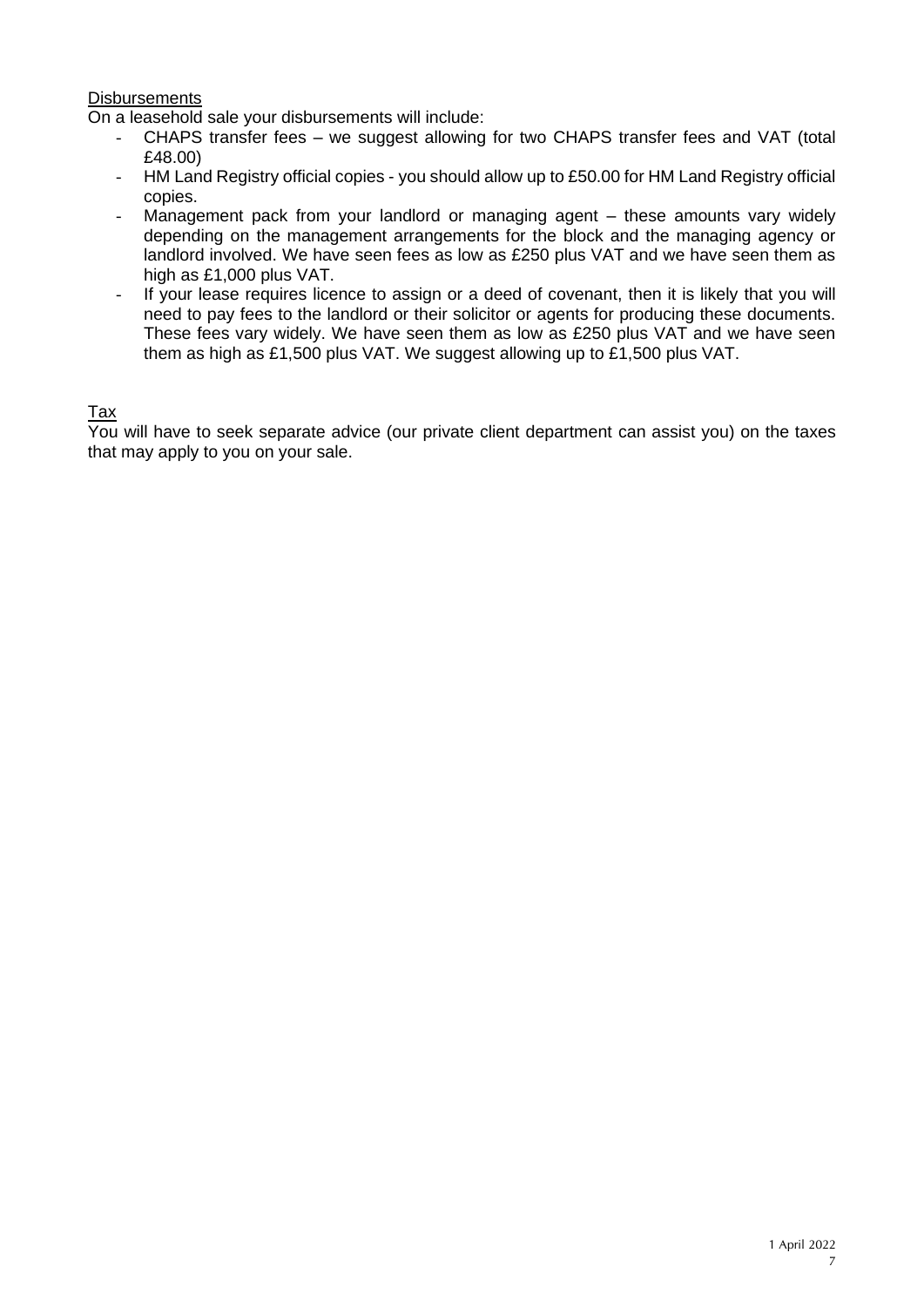# **Purchase of a leasehold residential property**

# Fees

Our fee estimate will be based upon the time that we think we are likely to spend on the matter, and will cover all of the work required to complete the purchase of your new home, including dealing with registration at the Land Registry and with the landlord, dealing with the payment of Stamp Duty Land Tax (Stamp Duty) if the property is in England, or Land Transaction Tax (Land Tax) if the property in Wales. Our fee estimate will also cover acting for your mortgage lender if they instruct us.

The total cost of carrying out a residential leasehold purchase will depend on the individual circumstances of the matter. For example, there may be a need for seniority due to the complexity of the property, the value of the property, or any risk or urgency in the matter. We stress that we prefer to discuss a matter with you well in advance before giving you a firm and transparent estimate.

As a general guide, we have found in practice that the time required to be spent by us in dealing with a straightforward UK residential leasehold property purchase *typically* leads to an overall charge falling within the range of 0.75% - 1.5% of the purchase price, plus VAT. However, we would not normally accept instructions to act in such a matter where the minimum fee was to be less than £2,500 plus VAT and disbursements.

Our fee estimate assumes that:

- this is a standard transaction involving the purchase of an existing lease; and that no unforeseen matters arise including for example
	- $\circ$  a defect in title which needs to be remedied prior to exchange or completion or
	- $\circ$  the preparation of additional documents ancillary to the main transaction such as
		- a deed of variation of lease
		- a lease extension or acquisition of the freehold (statutory or negotiated)
		- a licence for alterations:
- title is registered to, and you are a UK resident and domiciled individual;
- the transaction is concluded in a timely manner and no unforeseen complications arise;
- all parties to the transaction are co-operative and there is no unreasonable delay from the parties providing documentation;
- the seller's landlord(s) and management company(ies) is  $/$  are co-operative and there is no unreasonable delay in their providing documentation;
- no indemnity policies are required. Additional disbursements may apply if indemnity policies are required;
- the property was not / will not be bought at auction or by sub-sale;
- you do not require a bespoke declaration of trust or co-ownership agreement;
- the property is not being sold as part of a "matrimonial" process or following an order of the court;
- your mortgage lender does not appoint a separate firm of solicitors to act on their behalf.

If the transaction falls outside these standard parameters, then our fee estimate is likely to be higher than the range indicated above.